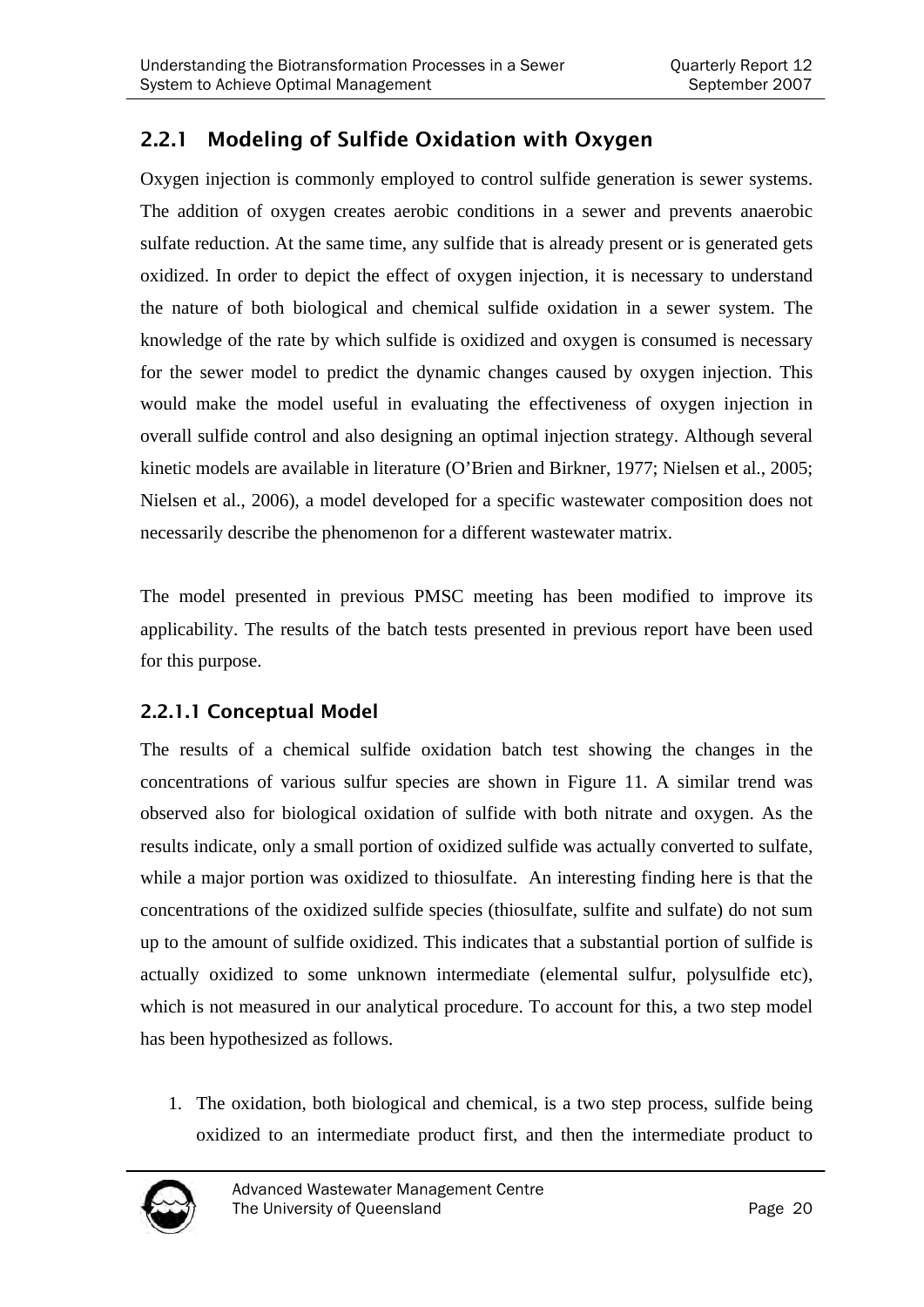sulfate. Although there is a possibility of several intermediate products, only one has been considered for simplicity of the model.

- 2. The first step of reaction is much faster than the second one, and hence accumulation of the intermediate product occurs. This agrees with the results of our laboratory experiments.
- 3. The intermediate product is reduced back to sulfide under anaerobic conditions at a rate same as the rate of reduction of sulfate to sulfide.



Figure 11. Sulfur balance during chemical oxidation of sulfide

## 2.2.1.2 Chemical Oxidation of Sulfide

In the batch tests conducted to collect the data for modeling of chemical sulfide oxidation, DO, pH and the dissolved H<sub>2</sub>S concentrations were measured online using a pH, DO, and SCAN sensor, respectively. The H<sub>2</sub>S signals obtained from SCAN sensor were corrected based on the correlation obtained by comparing the SCAN results with the IC measured H2S concentration for the same sample.

The following kinetic expression was proposed for the sulfide oxidation rate as a function of the sulfide and dissolved oxygen concentrations.

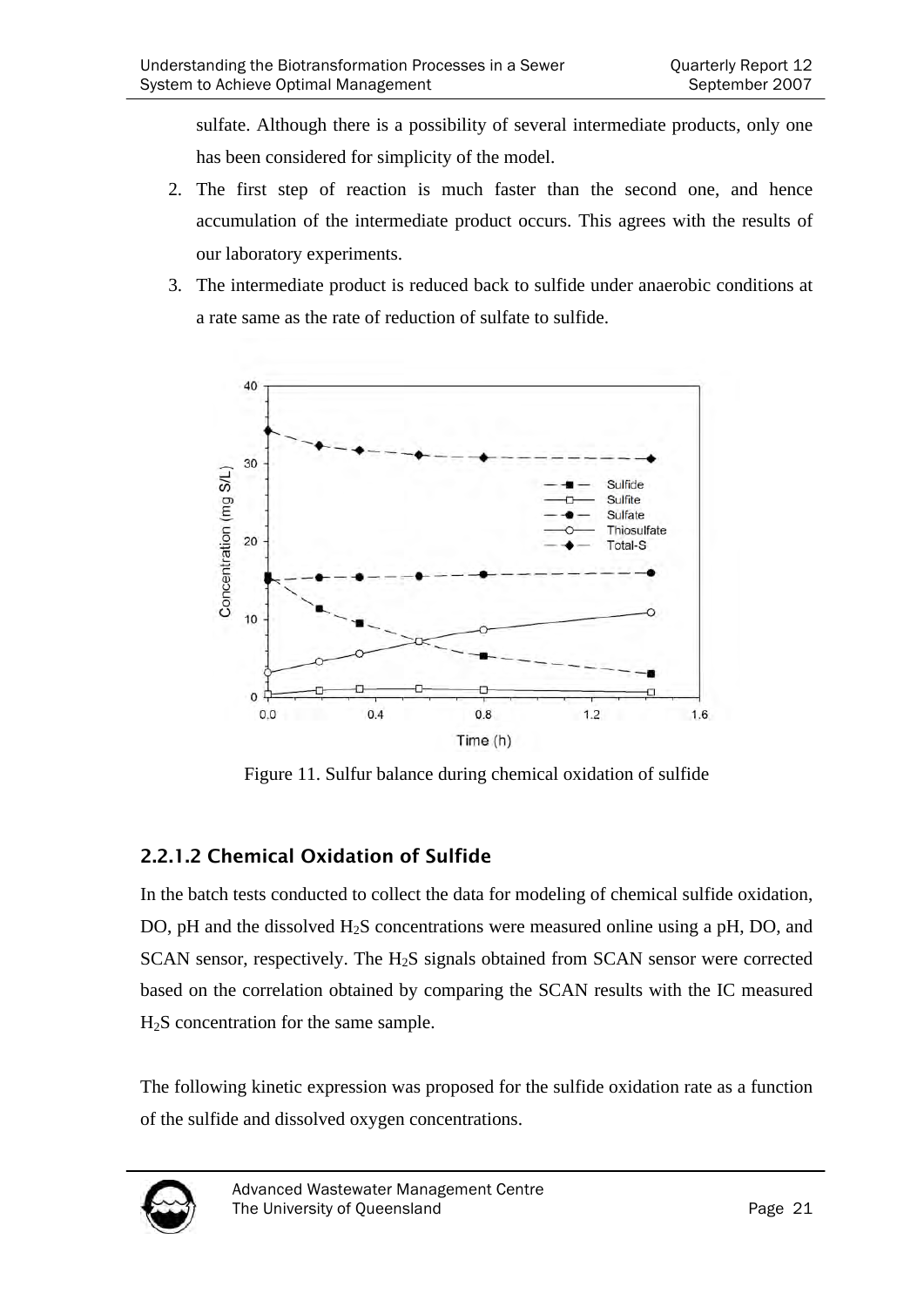Rate of oxidation of sulfide to intermediate product  $(S_1)$ :

 $K_{02}$  + [DO]  $r_{\alpha i \text{ chem H2S-S1}} = k_{\text{max chem H2S-S1}} \times [H_2S]^{\alpha} \times \frac{[DO]}{\sqrt{[PO]}},$ O2 α oxi, chem, H2S-S1 =  $\text{K}_{\text{max, chem, H2S-S1}} \times \left[\text{H}_2\text{S}\right]^{\alpha} \times \frac{\text{L}}{\text{K}_{\text{O2}}}$ 

Rate of oxidation of intermediate product  $(S_1)$  to sulfate:

 $r_{\text{oxi,chem,S1-SO4}} = k_{\text{max,chem,S1-SO4}} \times [S_1]^{\beta} \times [DO]$ 

Where,  $r_{\text{oxi,chem}}$  is the sulfide oxidation rate in mg S/L-h,  $[H_2S]$  is the  $H_2S$  concentration in mg S/L,  $[S1]$  is the S<sub>1</sub> concentration in mg S/L and  $[DO]$  is the DO concentration in mg/L.

Data collected in six sets of experiments with different initial sulfide and DO concentrations were used to determine the parameters of the model through optimization using MATLAB. The parameters were adjusted so as to minimize the sum of the error between the measured and the simulated values of H2S concentration, and the results are presented in the following table.

| Parameter         | Value           | Determination |
|-------------------|-----------------|---------------|
| max, chem, H2S-S1 | $4.38$ mg S/L h | Optimization  |
| max, chem, S1-SO4 | $0.15$ mg S/L h | Assumed       |
| $\alpha$          | 0.56            | Optimization  |
|                   | 1.0             | Assumed       |
| $\rm K_{O2}$      | $2.0$ mg $S/L$  | Assumed       |

Furthermore, stoichiometric requirement of oxygen for the oxidation of sulfide to intermediate sulfur product was found to be  $0.8 \text{ mol O}_2/\text{mol S}$  through data fit. This value is higher than the oxygen requirement for oxidation of sulfide to elemental sulfur (0.5 mol  $O_2$ /mol S), and lower than that for thiosulfate (1.0 mol  $O_2$ /mol S). Oxygen requirement